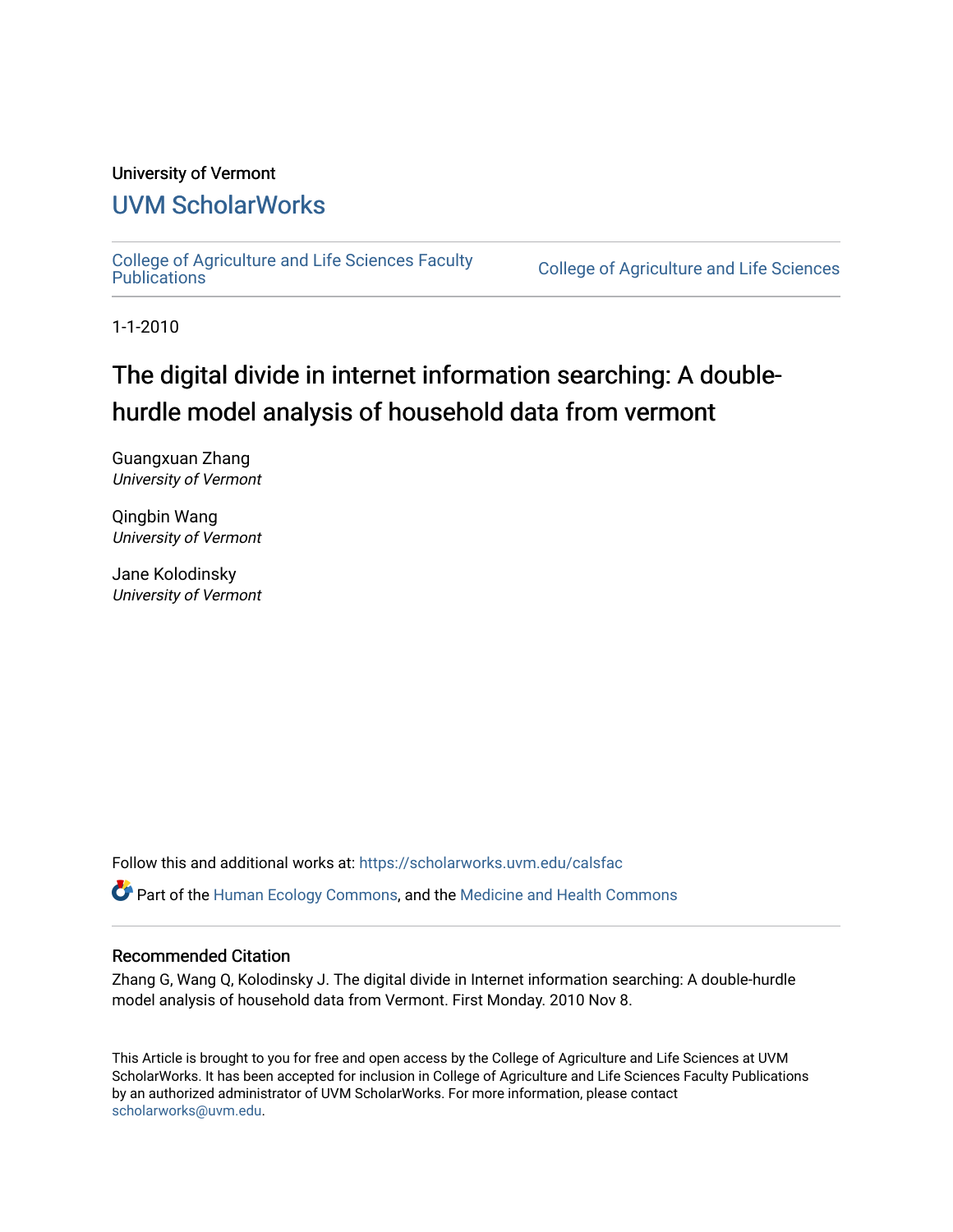

PEER-REVIEWED JOURNAL ON THE INTERNET

The digital divide in Internet information searching: A double-hurdle model analysis<br>of household data from Vermont

by Guangxuan Zhang, Dy Guangxuan Zhan<br>Qingbin Wang, and Jane Kolodinsky

## **Abstract**

While most studies on the digital divide in the United States focus on disparities in access to computers and the Internet, this study examines the digital divide in Internet information searching. With data from 476 Vermont households surveyed in 2009, a double–hurdle model is used to identify the factors that impact the likelihood and frequency of using the Internet for information searching. Empirical results suggest that there are significant disparities in both the likelihood and frequency of online information searching in Vermont and that these disparities are closely associated with several socioeconomic and demographic factors such as education level, income, and age. Also, the impacts of some variables on the likelihood to use the Internet to search for information are different from their impacts on the frequency of using the Internet for information searching. These research findings are expected to be useful when developing programs and policies for reducing the digital divide.

#### **Contents**

[Introduction](#page-1-0) [Related work on the digital divide](#page-2-0) [The model](#page-3-0) [The data and descriptive statistics](#page-5-0) [Estimation results and discussion](#page-7-0) **[Conclusions](#page-10-0)** 

#### <span id="page-1-0"></span>**Introduction**

The digital divide, a term introduced in the mid–1990s, generally refers to the gap between people with effective access to digital information and communication technologies (ICTs) and those with limited or no access at all. The U.S. Department of Commerce (USDC) first defined it in 1995 as the separation between information "haves" and information "have–nots" with a focus on the gap between people in their physical access to computers and the Internet. The Organisation for Economic Co–operation and Development (OECD) generalized the concept as the gap between individuals, households, businesses and geographic areas at different socioeconomic levels with regard both to their opportunities to access ICTs and to their use of ICTs for a wide range of activities (OECD, 2001). In other words, the digital divide now includes imbalances in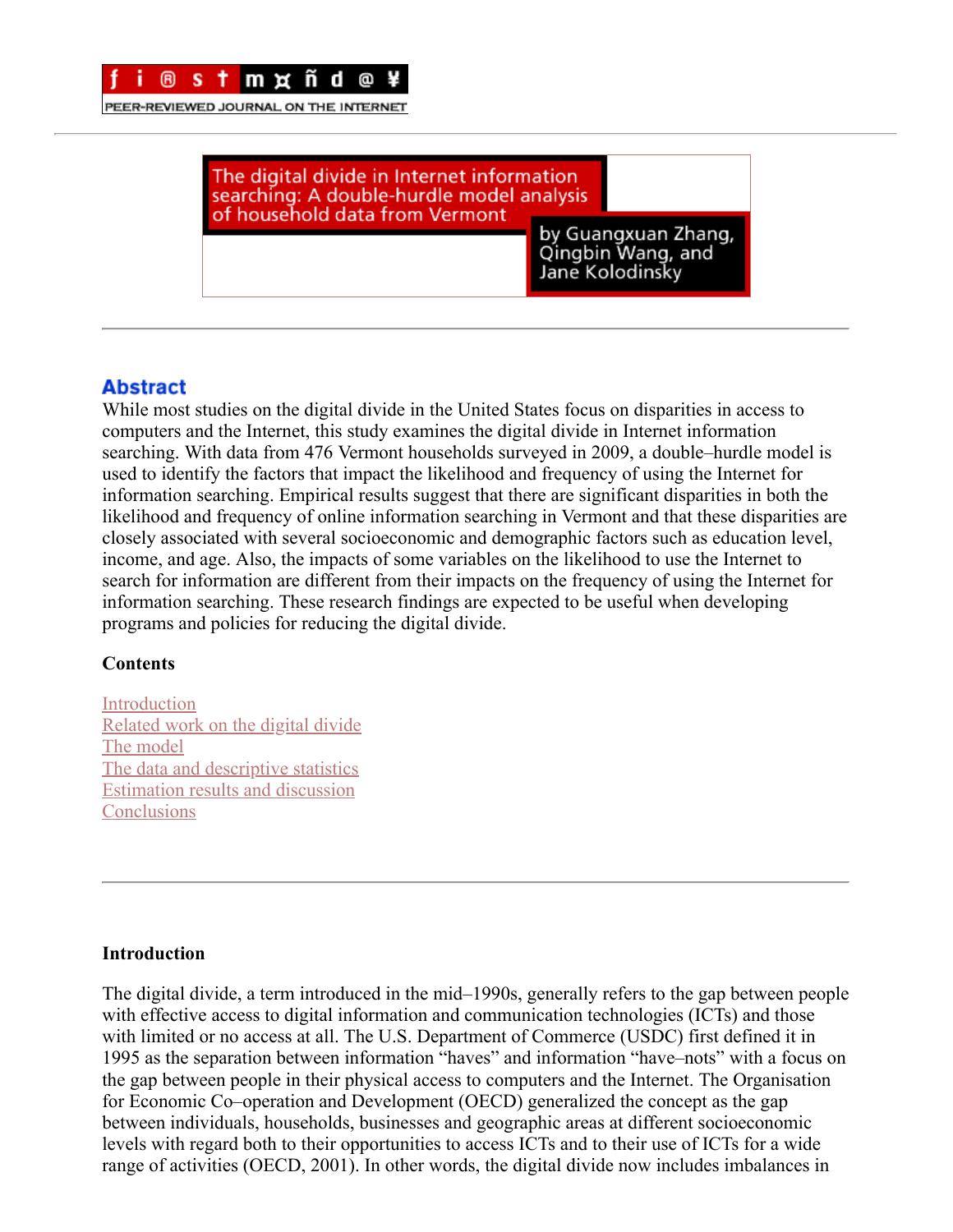physical access to ICTs, resources and skills needed to effectively use ICTs, as well as imbalances in the actual use of ICTs.

As computers and the Internet have become widely available to American households in recent years, concerns about the digital divide have shifted from physical access to computers and the Internet to imbalances in the effective use of and benefits from ICTs. The percentage of American households with Internet connection reached 70 percent in 2007 and, by the end of 2008, 57 percent had broadband Internet connections (Technology Policy Institute, 2009). In 2003, van Dijk and Hacker identified four distinct stages of ICT access: motivation access, material access, skills access, and usage access. Of these four, the final stage — usage access — has received most attention in recent years in explaining disparities between households with respect to the digital divide (Quibria, *et al.*, 2002; Ono and Zavodny, 2008; Valadez and Durán, 2007; Morey, 2007). James (2008) finds that physical access to ICTs is only a potential problem with actual use of ICTs being the real issue that defines the digital divide.

Despite all these studies, many questions persist regarding the sources and socioeconomic impacts of the digital divide and viable options for reducing it. This study contributes to the literature by analyzing the factors associated with imbalance in actual use of the Internet for information search. With data from 476 Vermont households surveyed in 2009, the study uses a double–hurdle model to identify the factors that affect the likelihood and frequency of using the Internet for information search.

#### <span id="page-2-0"></span>**Related work on the digital divide**

Since the "digital divide" was first formally recognized in the mid–1990s, the USDC has published a series of reports on its status (USDC, 2000; 1999; 1998; 1995). These reports identify significant gaps in physical access to ICTs along the lines of race, gender, age, economic status, education level, household composition and geographic location. Other studies (Servon, 2002; Compaine, 2001; Warschauer, 2003) support the findings in the USDC reports. In general, people with less income, lower education, senior age and living in rural areas are less likely to adopt or have adopted ICTs later than their counterparts. Also, households with children are more likely to have computer and Internet connection, presumably because parents want to introduce computers and the Internet to their children at an early age.

Although frequently mentioned, in the literature, there are relatively limited empirical studies regarding the digital divide in the actual use of ICTs. This may be attributed to data limitations and the lack of standardized measures of effective ICT uses for a wide range of activities (Vehovar, *et al.*, 2006). Among the limited studies available, Kolodinsky, *et al.* (2004) and Hogarth, *et al.* (2008) analyzed the use of e-banking by U.S. consumers. Their findings revealed that socioeconomic and demographic factors such as income, education, gender and age affect not only the adoption but also the intention to adopt e–banking applications.

Unlike traditional information and communication media, the Internet is dynamic, heterogeneous, and less structured, and has unique navigational properties (Bilal, 2001). As a result, the ability to efficiently and effectively find information on the Internet has been one of critical indices of effective use of the Internet (Hargittai, 2002). There is a growing breadth and depth in research concerning online information search and interest in a variety of issues from interactions, cognitive processes, to search strategies (Jansena and Spink, 2006; Wang, *et al.*, 2000; Teevan, *et al.*, 2004). However, these studies have paid more attention to the general issues in the process of using Internet search tools, but shed less light on the differences between individuals.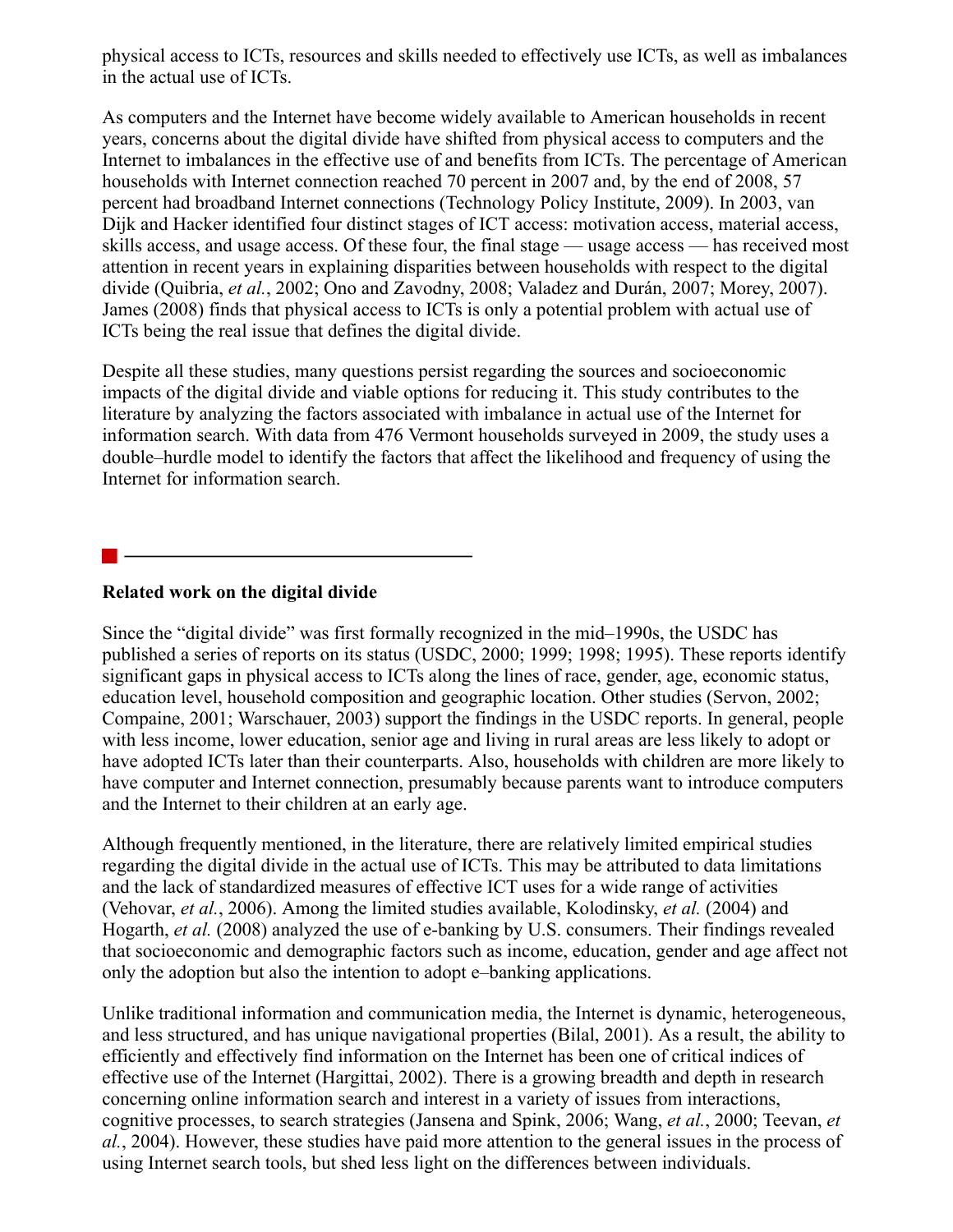Hargittai (2002) estimated the disparity in online search skills based on in–person observations and interviews with a random sample of 54 Internet users. The estimation results showed that there was a large variance across users in both the ability to find the information and the time needed to find the information. The study identified age and experiences with the technology as significant factors contributed to the variance. In another study, Teo, *et al.* (1999) suggested that the actual use of ICTs not only relied on online search skills but also depended on personal motivation to use the Internet.

In another study, Cheong (2007) examined the digital divide in Internet use at home and at work in Singapore and found that single, higher income and better educated individuals are more likely to use the Internet and use it more frequently. Also, females tend to use the Internet less intensively than males. Wodjao (2007) employed a double–hurdle model to estimate two levels of the digital divide among U.S. households simultaneously: the decision to own computers and have Internet connection at home, and the decision on the intent to use them. The study revealed that demographic factors such as age, education, income, race, and disability of the respondents explained a large percentage of the variation in the time spent using computer at home but had limited explanatory power regarding the likelihood of owning a computer and Internet connection.

This study contributes to the literature by examining the likelihood and frequency of using the Internet for information search. It focuses on the disparity in actual Internet use for information search among Vermont households. Specifically, the study identifies the factors that affect the likelihood and frequency of using the Internet for information search in Vermont, and also examines the impacts of identified factors.

#### <span id="page-3-0"></span>**The model**

This section presents the econometric model and describes the data set with summary statistics. Different econometric models such as binary logistic, multinomial, ordered probit, Tobit, and double–hurdle models have been used to analyze the likelihood and frequency of consumer purchase of commodities or participation in recreation activities (Cragg, 1971; Wang, *et al.*, 1996; Ewing, *et al.*, 2004). Examples of double–hurdle model applications include Cragg (1971) who developed a double–hurdle model to study the demand for durable goods, Jones (1989) who used one to examine the behavior of cigarette consumption, and Wang, *et al.* (1996) who developed a double–hurdle model to examine the impact of cholesterol information on egg consumption in the United States.

This study uses a double–hurdle model to identify the factors that affect the probability for a survey respondent to use the Internet for information search and the factors that affect the frequency of the Internet use. The double–hurdle model includes a binary logistic regression (BLR) model for the first hurdle and an ordered logistic model (OLR) for the second hurdle. The BLR for the first hurdle analyzes the decision to use the Internet for information search, and the OLR for the second hurdle addresses the question: "for respondents who have used the Internet for information search, what are the factors that contribute to variation in the frequency of searching information online?"

In modeling the likelihood of using the Internet for information search, the dependent variable  $(Y)$  is limited to only two possibilities  $(Y=1$  for individuals who have used the Internet for information search and  $Y=0$  otherwise). In this case, a BLR can be used to examine the impacts of a set of independent variables  $(X_1, X_2, ..., X_n)$  on the logistic function of the probability (P)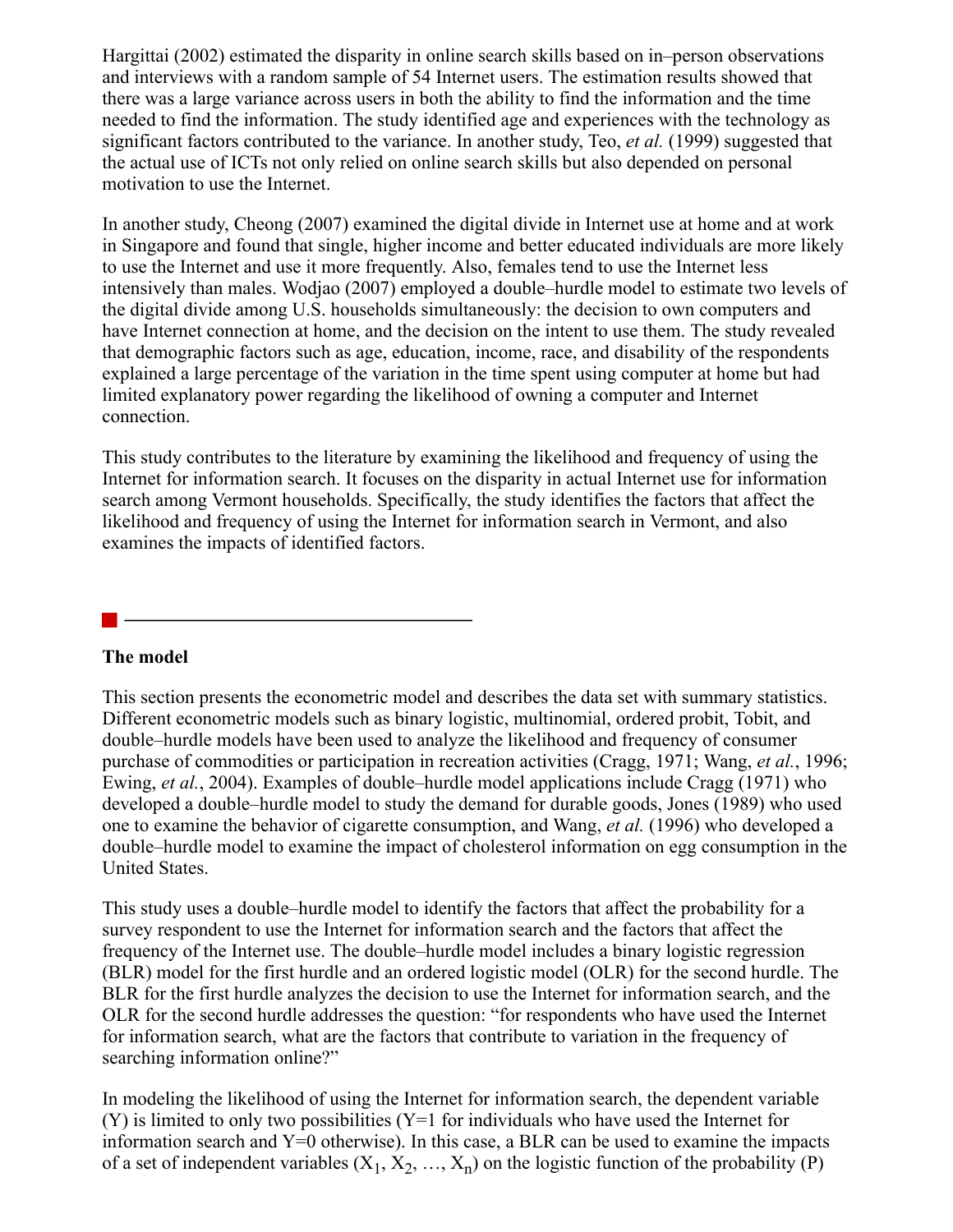for Y=1 (*i.e.*, P is the probability for Y=1). Estimation results of a logistic model can be used to identify factors that significantly contribute to the probability for  $Y=1$  and examine the marginal impact of each significant independent variable on the odds ratio for  $Y=1$ . A BLR model is represented by the following function:

 $\mathbf{v}$ 

*Logistic (P)* = ln {
$$
P/(1 - P)
$$
} = a +  $\sum_{1}^{n} b_i X_i + e$  (1)

where P,  $X_1, X_2, ...,$  and  $X_n$  are as defined above, a,  $b_1, b_2, ...,$  and  $b_n$  are the coefficients to be estimated, and e is the error term. This BLR is used to identify the factors that contribute to "the probability of using the Internet for information searching" and to examine the marginal impacts of each significant independent variable on the odds ratio for  $Y=1$ .

In addition to the BLR models, an OLR model is used to identify the factors that determine the frequency of using the Internet for information search for the individuals who have used the Internet for information searching. This second hurdle is for only those respondents who pass the first hurdle or have used the Internet for information search. In this case, the dependent variable Y ranges from 1 to 6, corresponding to six levels of use frequency: (1) less than once a month, (2) about once a month, (3) 2–3 times a month, (4) about once a week, (5) a few times a week, and (6) daily. If P<sub>i</sub> is the probability for Y = i, and P(Y  $\leq$  j) = P<sub>1</sub> + P<sub>2</sub> + ... + P<sub>j</sub> represents the probability that a respondent falls in a category less than or equal to the jth category  $(i = 1, 2, ...,$ 5), then we have a collection of cumulative probabilities for each case. The final category  $P(Y \leq$ 6) has a cumulative probability of 1. The OLR model based on the cumulative probability can be specified as:

$$
Logistic\left[P(Y \le 1)\right] = \ln\left[\frac{P_1}{1 - P_1}\right] = \alpha_1 - \sum_{1}^{n} \beta_i X_i + e
$$

$$
Logistic\left[P(Y \le 2)\right] = \ln\left[\frac{P_1 + P_2}{1 - (P_1 + P_2)}\right] = \alpha_2 - \sum_{1}^{n} \beta_i X_i + e
$$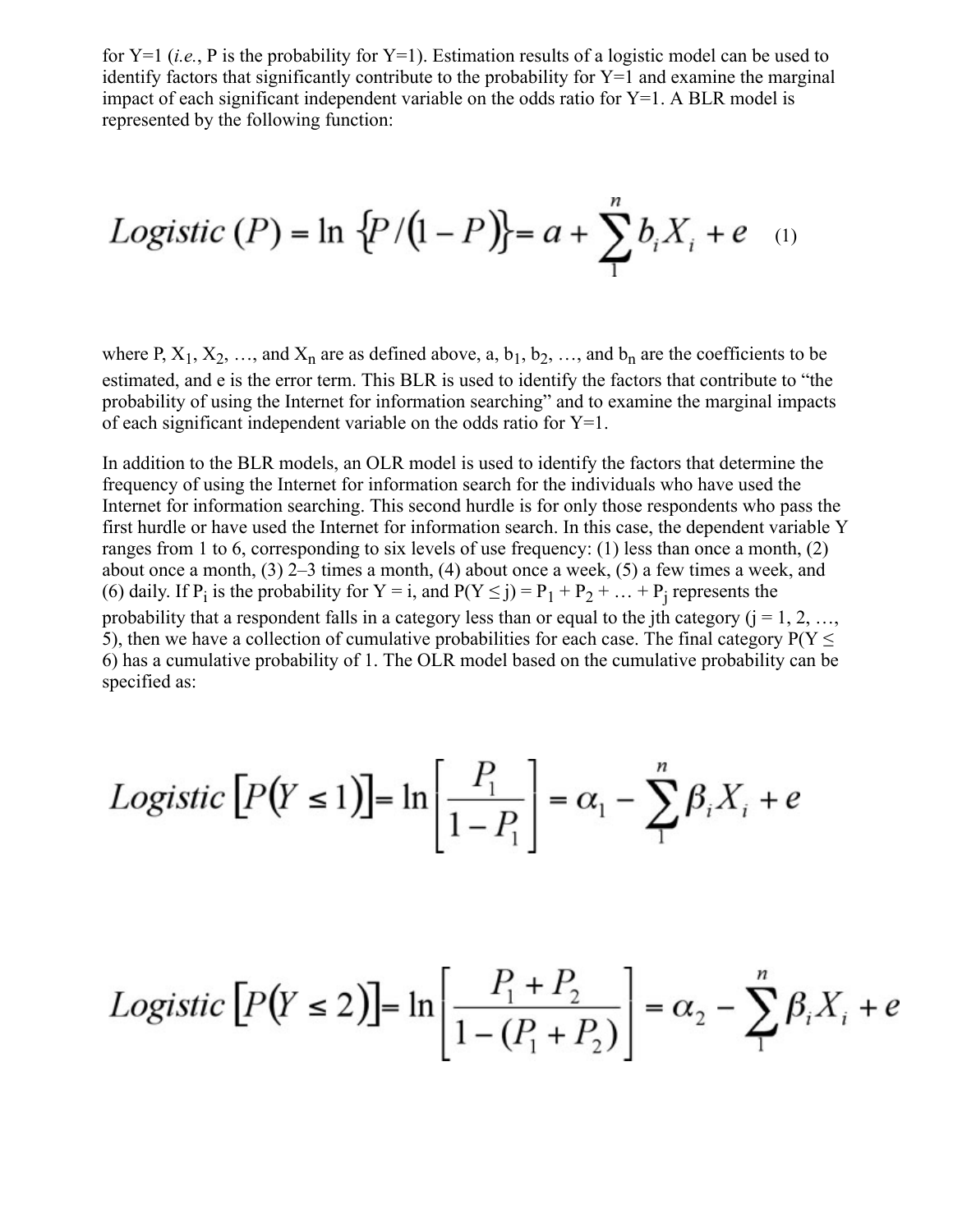$$
Logistic\left[P(Y \le 5)\right] = \ln\left[\frac{P_1 + P_2 + P_3 + P_4 + P_5}{1 - (P_1 + P_2 + P_3 + P_4 + P_5)}\right] = \alpha_5 - \sum_{1}^{n} \beta_i X_i + e
$$

$$
P(Y \le 6) = 1
$$

where  $\alpha_1, \alpha_2, \ldots$  and  $\alpha_5$  are the intercepts,  $\beta_1, \beta_2, \ldots$ , and  $\beta_n$  are the coefficients to be estimated, and e is the error term. The cumulative model constrains the coefficients in these models to be the same but allows the intercepts to vary (Allison, 1999; O'Connell, 2006).

Models (1) and (2) together form a simple double hurdle model. As discussed by Tsekeris and Dimitriou (2008), model (1) and (2) can be estimated simultaneously when the error terms in the two models are assumed to be correlated, or separately when they are assumed to be independent. Also, many studies have used the same set of independent variables in the two models (hurdles), especially when data are limited (*e.g.*, Wang, *et al.*, 1996). In this study, we use the same set of independent variables in the BLR and OLR models and estimate the two models separately. While the choice of the same set of independent variables for the BLR and OLR is largely due to data limitation (the statewide household survey covered a very wide range of topics and the Internet use was only a small part of the survey), the choice of estimating the two models separately was due to the computer programming challenge for estimating the BLR and OLR simultaneously.

#### <span id="page-5-0"></span>**The data and descriptive statistics**

Data employed in our analysis are from the 2009 Vermont Poll conducted in February 2009. The poll as a statewide survey covered a variety of issues related to public concerns within Vermont and has been conducted annually by the Center for Rural Studies (CRS) at the University of Vermont for more than a decade. The telephone survey was conducted using a computer–aided telephone interviewing (CATI) software. A random sample for the poll was drawn from a list of Vermont telephone numbers, which is updated quarterly and included listed and unlisted telephone numbers. Cellular phone numbers were not included in the sampling frame and this may not cause serious problems because Vermont has the lowest percentage of "wireless–only" households in the country. Only Vermont residents over the age of eighteen were interviewed. While there were 615 respondents in the 2009 Vermont Poll, 139 of them are not included in this study due to missing data.

The personal characteristics of the sample are summarized in <u>Table 1</u>. Compared to the Vermont data collected by the U.S. Census Bureau, respondents of the 2009 Vermont Poll have higher education and income. The difference is likely due to the fact that the Census Bureau data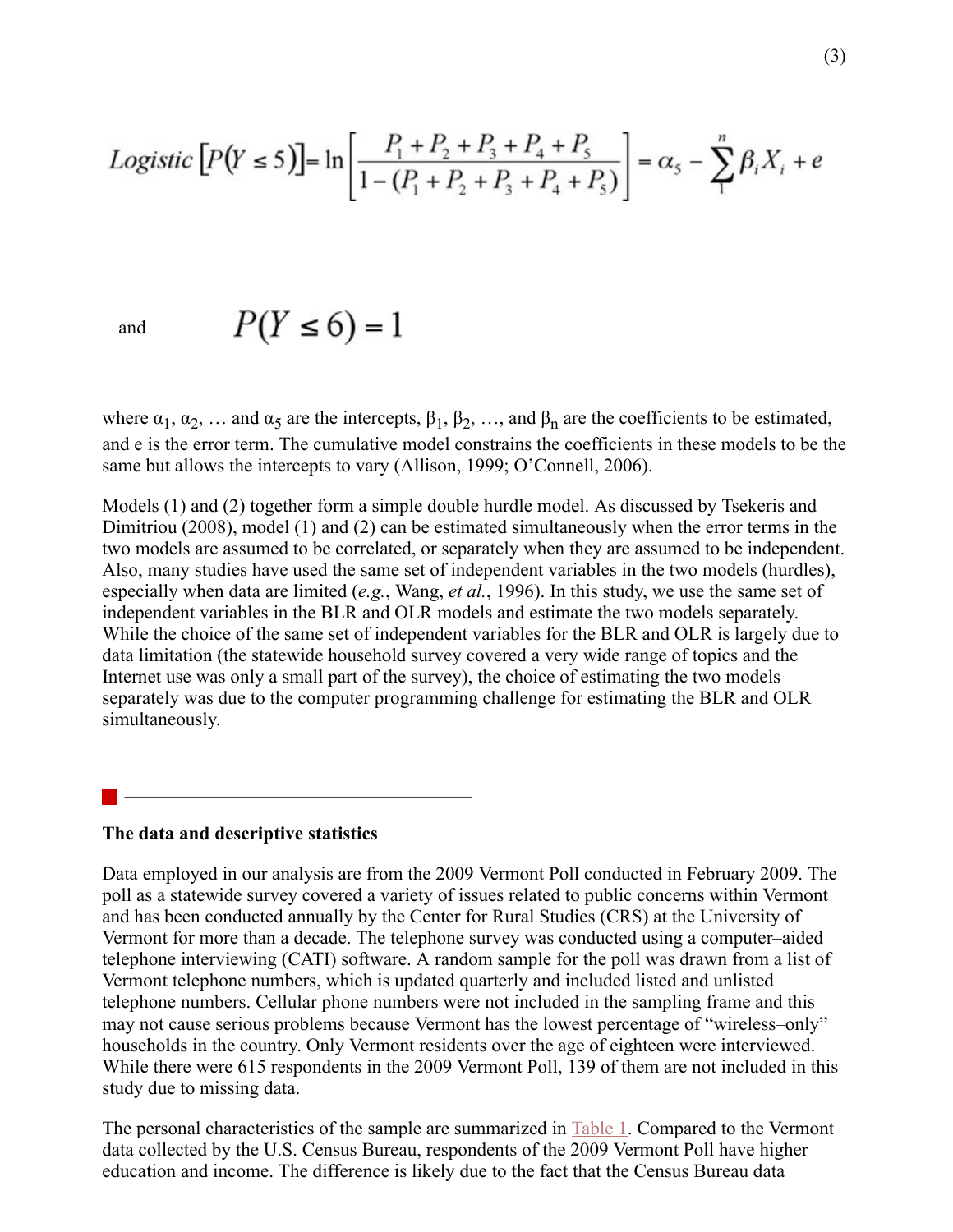included the whole population and the survey included only one adult from each selected household. In addition, 64.5 percent of the respondents reside in rural areas and 70.0 percent of the respondents have no child under 18. The percentages of male and female are almost equal. The median age of the sample is 55, and about half of the respondents are between 46 and 55. These sample statistics are similar to that from the census.

<span id="page-6-0"></span>

| Table 1: Descriptive statistics of the sample in<br>comparison with census data.                                 |                              |                                      |  |  |  |  |
|------------------------------------------------------------------------------------------------------------------|------------------------------|--------------------------------------|--|--|--|--|
|                                                                                                                  | VT Poll<br>2009<br>(percent) | VT data (2005-<br>2007)<br>(percent) |  |  |  |  |
| Education                                                                                                        |                              |                                      |  |  |  |  |
| Less than high school                                                                                            | 5.3                          | 10.3                                 |  |  |  |  |
| High school                                                                                                      | 17.1                         | 57.0                                 |  |  |  |  |
| College                                                                                                          | 77.6                         | 32.7                                 |  |  |  |  |
| Household income<br>(SUS)                                                                                        |                              |                                      |  |  |  |  |
| $<$ 25,000                                                                                                       | 14.8                         | 23.7                                 |  |  |  |  |
| 25,000-50,000                                                                                                    | 25.5                         | 26.8                                 |  |  |  |  |
| 50,000-75,000                                                                                                    | 23.6                         | 20.3                                 |  |  |  |  |
| >75,000                                                                                                          | 36.1                         | 29.1                                 |  |  |  |  |
| Residence                                                                                                        |                              |                                      |  |  |  |  |
| Rural                                                                                                            | 64.5                         | <b>NA</b>                            |  |  |  |  |
| Suburban                                                                                                         | 20.6                         | <b>NA</b>                            |  |  |  |  |
| Urban                                                                                                            | 14.9                         | <b>NA</b>                            |  |  |  |  |
| Family composition                                                                                               |                              |                                      |  |  |  |  |
| Without child                                                                                                    | 71.0                         | 70.9                                 |  |  |  |  |
| With children                                                                                                    | 29.0                         | 29.1                                 |  |  |  |  |
| Gender                                                                                                           |                              |                                      |  |  |  |  |
| Male                                                                                                             | 49.3                         | 49.1                                 |  |  |  |  |
| Female                                                                                                           | 50.7                         | 50.9                                 |  |  |  |  |
| Age                                                                                                              |                              |                                      |  |  |  |  |
| $20 - 45$                                                                                                        | 21.5                         | $32.5*$                              |  |  |  |  |
| $46 - 65$                                                                                                        | 52.4                         | 29.4*                                |  |  |  |  |
| >65                                                                                                              | 26.1                         | $13.2*$                              |  |  |  |  |
| Data source: Vermont Poll 2009; 2005-2007 American<br>Community Survey 3–Year Estimates (U.S. Census<br>Bureau). |                              |                                      |  |  |  |  |
| NA: Not available.                                                                                               |                              |                                      |  |  |  |  |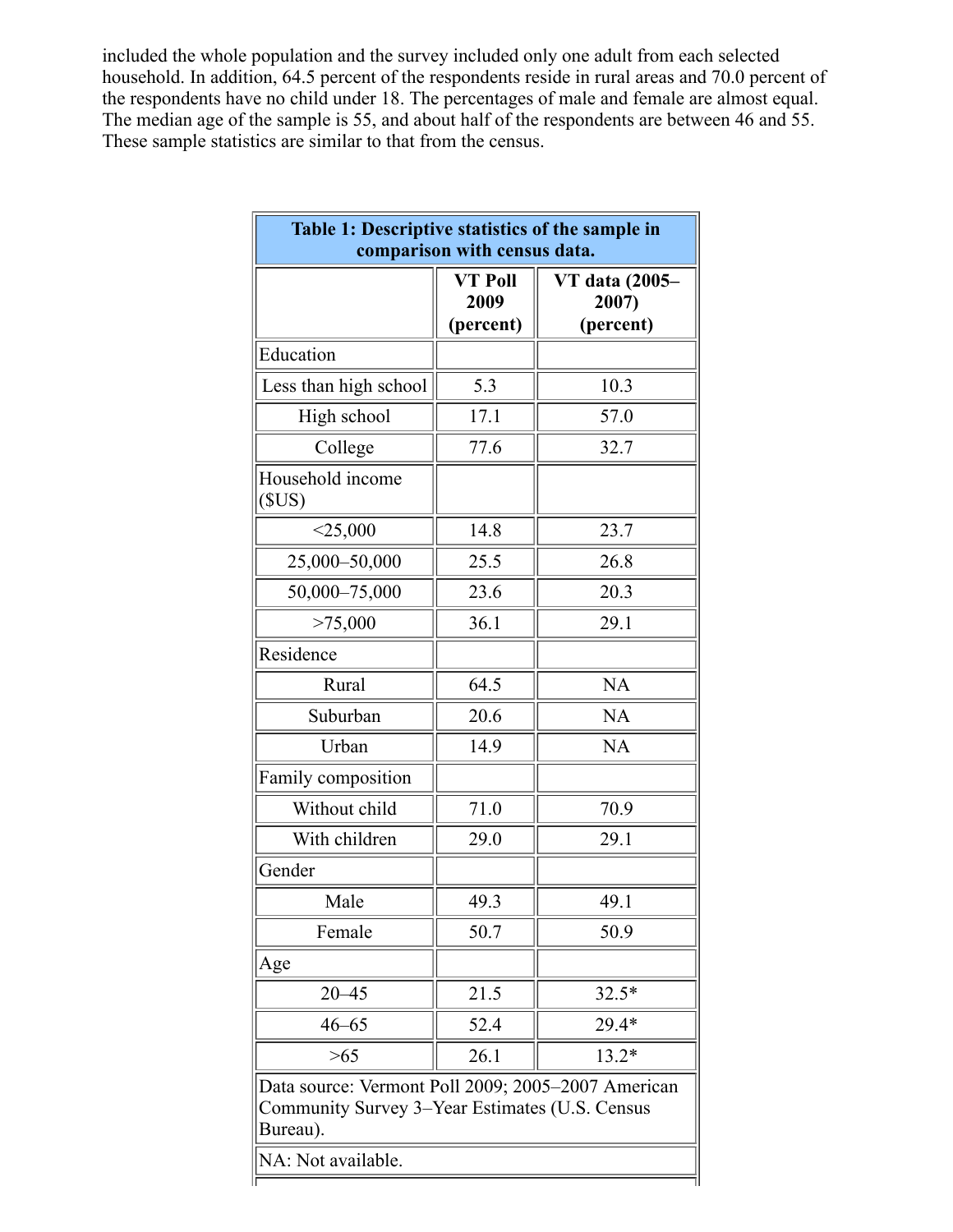\* The sum is not equal to 100 because of the exclusion of population under the age of 20.

[Figure 1](#page-7-1) presents the percentages of households with computer and the Internet connection in Vermont since 1999. Between 1999 and 2009, the percentage of households with computer increased significantly from 1999 to 2002 and then has been steady around 80 percent. Household Internet connectivity has risen to nearly match computer ownership and reached 81.7 percent in 2009. Recently, broadband Internet connection has grown quickly in Vermont, reaching 66.8 percent of households in 2009. Data presented in Figure 1 are from the Vermont Pool conducted by the University of Vermont.

<span id="page-7-1"></span>

**Figure 1:** Vermont household computer ownership and the Internet connection. Data source: Vermont Poll 1999–2009.

With computers and the Internet becoming widely available in Vermont, the differences in the frequency of actual use of the Internet become apparent. As shown in [Figure 2,](#page-8-0) there is a gap between those who have used the Internet for information search and those who have not. 12.2 percent of respondents have never used search engines. Among those who are already users, the frequency of searching through the Internet varies widely, with 56.1 percent of respondents using search engines to search for information daily.

<span id="page-7-0"></span>**Estimation results and discussion**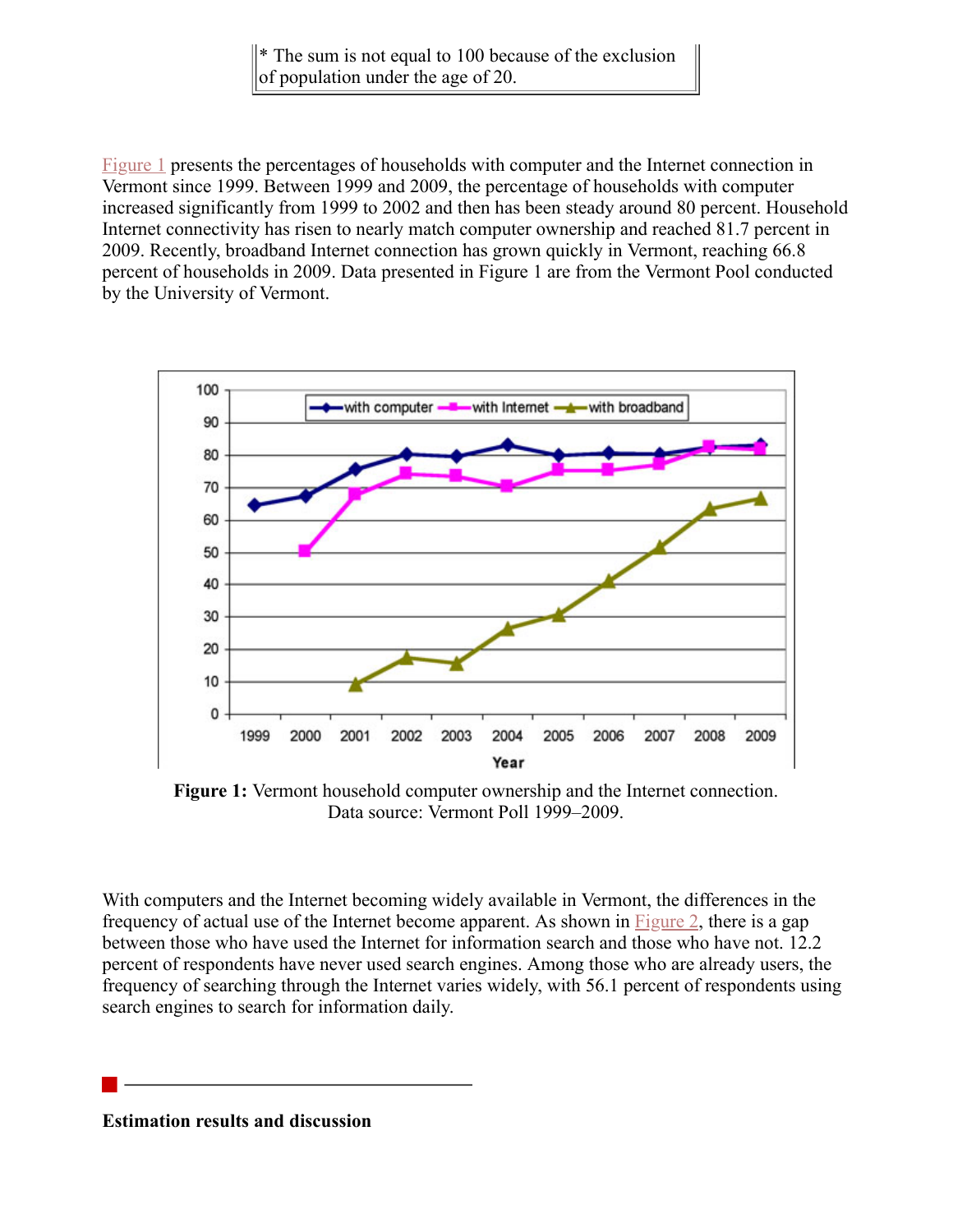Empirical results are summarized in [Table 2](#page-8-1). In general, the two regression models fit the data well according to the overall tests. One notable difference is that most of the variables have a significant impact on the likelihood of searching for information online, but only three variables have significant effects on the frequency of use.

<span id="page-8-0"></span>

**Figure 2:** Frequency of using the Internet for information searching. Data source: 2009 Vermont Poll.

Empirical results of the BLR model for the first hurdle indicate that six socioeconomic and demographic variables have significant influence on the likelihood of using the Internet to search for information. Education has the most influential impact. Compared to those with less than high school education, the odds of searching for information online increases 12.84 times for those with a high school diploma, and 34.64 times for those who have college education. Household income also shows a positive and significant impact on the likelihood of using the Internet to search for information. Those who come from households with US\$50,000–US\$75,000 or more than US\$75,000 income, are increasingly likely to use the Internet to search for information (OR  $= 4.63$  and OR  $= 6.34$ , respectively) in comparison to those whose household incomes are less than US\$25,000.

<span id="page-8-1"></span>

| Table 2: Estimation results of the double–hurdle<br>model for online information searching. |                              |        |           |  |  |  |  |
|---------------------------------------------------------------------------------------------|------------------------------|--------|-----------|--|--|--|--|
|                                                                                             | <b>Information searching</b> |        |           |  |  |  |  |
| Education                                                                                   | Participation                |        | Frequency |  |  |  |  |
| Variables                                                                                   |                              | $OR^a$ | B         |  |  |  |  |
| Education (reference:<br>less than high school)                                             |                              |        |           |  |  |  |  |
| High school                                                                                 | $2.63***$                    | 13.84  | $-0.16$   |  |  |  |  |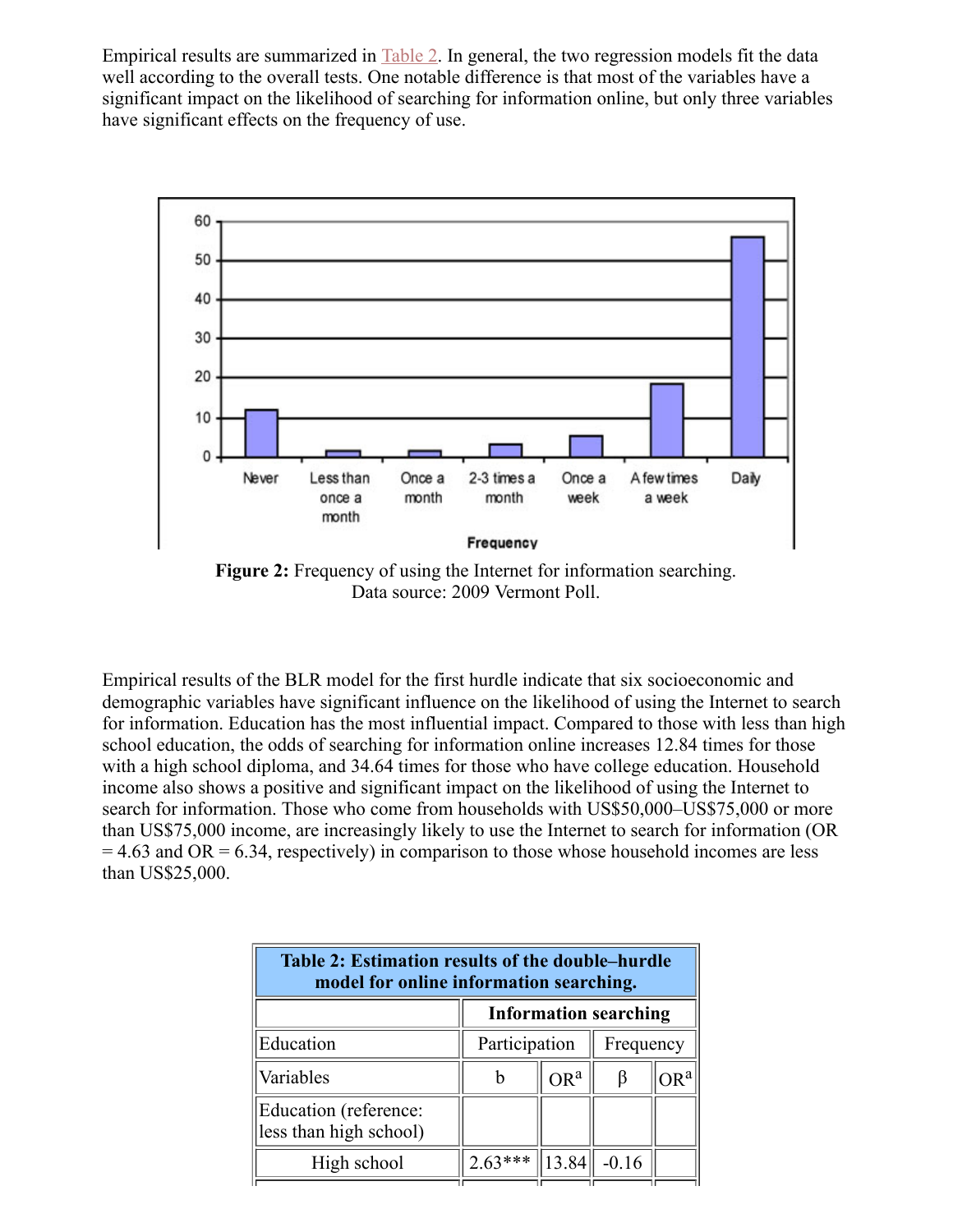| College                                                                               | $3.57***$  | $\ 35.64\ $ | 0.25             |      |  |  |
|---------------------------------------------------------------------------------------|------------|-------------|------------------|------|--|--|
| Household income<br>$(reference: <$ $SUS25,000)$                                      |            |             |                  |      |  |  |
| 25,000-50,000                                                                         | 0.10       |             | 0.44             |      |  |  |
| 50,000-75,000                                                                         | $1.53***$  | 4.63        | $0.84**$         | 2.31 |  |  |
| >75,000                                                                               | $1.85***$  | 6.34        | $0.78**$         | 2.17 |  |  |
| Home composition<br>(reference: without child)                                        |            |             |                  |      |  |  |
| With children                                                                         | $-0.13$    |             | 0.00             |      |  |  |
| Residence (reference:<br>rural)                                                       |            |             |                  |      |  |  |
| Suburban                                                                              | $-0.46$    |             | 0.27             |      |  |  |
| Urban                                                                                 | $-0.97**$  | 0.38        | $-0.01$          |      |  |  |
| Gender (reference: male)                                                              |            |             |                  |      |  |  |
| Female                                                                                | 0.28       |             | $-0.34*$         |      |  |  |
| Age (continuous)                                                                      | $-0.07***$ | 0.94        | $-0.01$          |      |  |  |
|                                                                                       |            |             |                  |      |  |  |
| N                                                                                     | 476        |             | 418              |      |  |  |
| Prediction power                                                                      | 90.8%      |             |                  |      |  |  |
| $-2LL \chi^2$ (P-value)                                                               |            |             | 18.53<br>(0.047) |      |  |  |
| Significant level: * .1, ** $.05,$ *** .01.                                           |            |             |                  |      |  |  |
| a. The odds ratio (OR) is reported for only the variables<br>with significant impact. |            |             |                  |      |  |  |

Urban residents in Vermont are less likely to use the Internet to search for information than those who live in rural areas ( $OR = 0.38$ ) when other variables are controlled, while there is no significant difference between rural and suburban residents. This finding is opposite to previous national results related to physical access. One possible reason is that a large portion of Vermonters reside in rural areas. The percentage of rural residents is 62.6 in Vermont while the average level in the U.S. is 21.0 (U.S. Census Bureau, 2000). Another potential reason is that Vermont's government has made a lot of efforts promoting the diffusion of ICTs in rural areas. For example, Act 79 established a Vermont telecommunications authority to facilitate the establishment and delivery of broadband infrastructure and services for residents throughout the state in 2007. Age has a negative impact on the likelihood of using the Internet to search for information. The odds decrease by six percent when age increases by one year. Gender and whether there are children at home are not significant.

While the OLR model fits the data well as a whole, only three variables show significant impacts on the use frequency of searching for information through the Internet. Although tests reveal no significant correlations between the included independent variables, it is possible that the frequency of using the Internet for information search could be associated with some variables we did not have data to measure.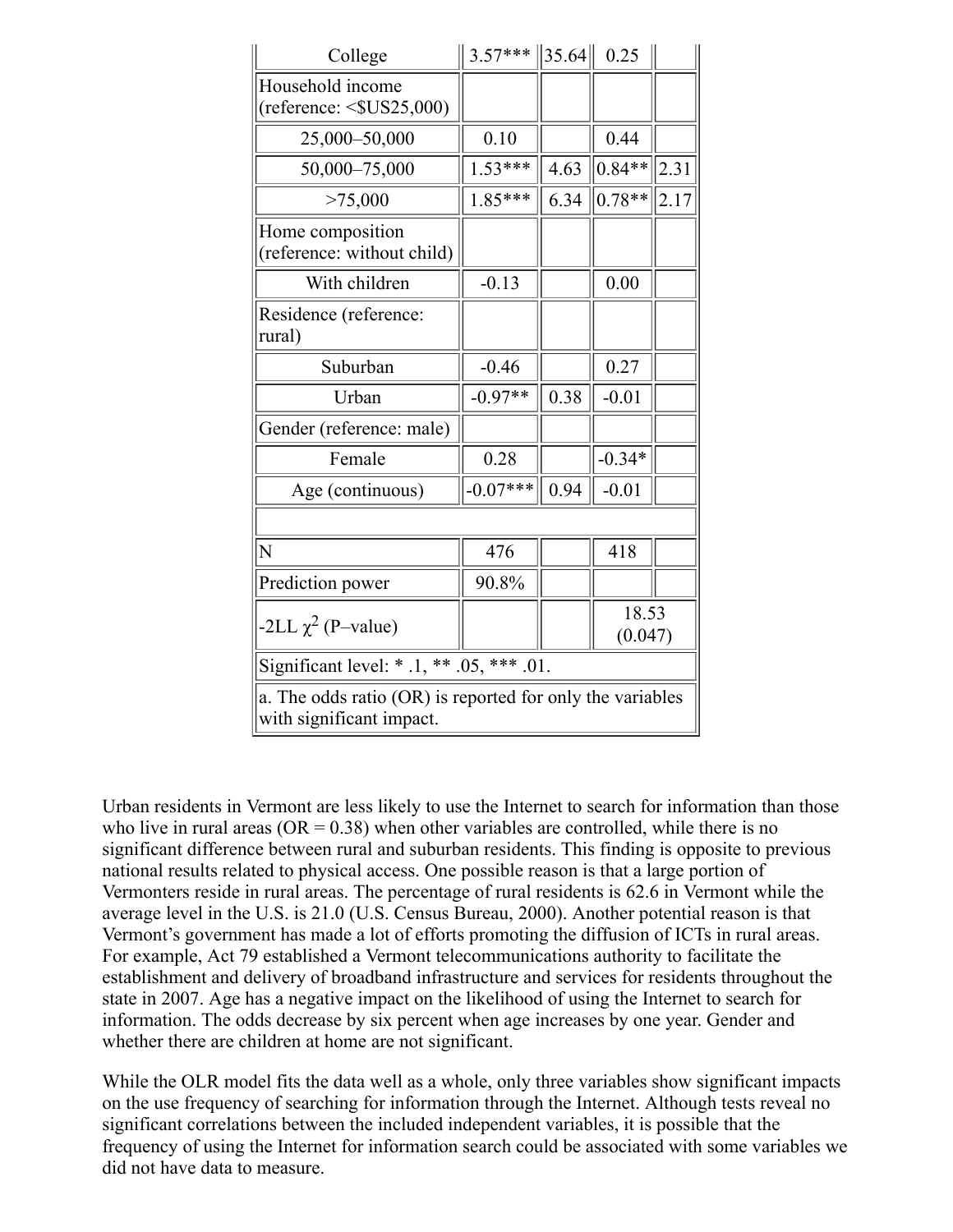Two factors, income and gender, affect the frequency of using the Internet for information search given one has used it. Individuals in households earning more than US\$50,000 use search engines more frequently than those who come from the lowest income households. Being female decreases the odds of being in a higher frequency category by 29 percent. The impacts of education level, region of residence, and age are insignificant.

#### <span id="page-10-0"></span>**Conclusions**

While previous studies on the digital divide in the United States have focused on disparities in physical access to ICTs, this study contributes to the literature by analyzing the factors associated with the imbalance in actual Internet use. With a dataset of 476 Vermont households surveyed in 2009, a double–hurdle model is used to identify the factors and examine their impacts on the likelihood and frequency of use the Internet for information searching.

Empirical results suggest three conclusions: First, when computer and the Internet become widely available to Vermont households, there are significant disparities in both the likelihood and frequency of making effective use of the Internet. The disparities are closely associated with socioeconomic and demographic factors. Second, considering the likelihood of using the Internet for information search, those who have less education, lower incomes, and are of older age are less likely to use search engines. Particularly, rural residents in Vermont are more likely to use both applications than urban residents. Third, in terms of use frequency, disparities still exist among the respondents who have begun to use the Internet for information searching. Household income positively impacts the frequency of using the Internet for information searching, while being a female decreases the frequency.

The impacts of personal characteristics are more on the likelihood to use the Internet for information search and less on the frequency of use. As shown by Chau (2001), computer attitude and self–efficacy have influences on IT usage behavior. Also, the studies of Kolodinsky, *et al.* (2004), and Hogarth, *et al.* (2008) indicate that besides personal factors, technological characteristics of the ICT also affect adoption. Future studies are needed to reveal the influence of technological factors and other potential factors, which affects the use frequency when one has started to make use of the Internet.

The findings of this paper are useful for developing programs and policies for reducing the digital divide or disparities in Vermont and may apply to other states. While it is still necessary to deploy universal and affordable Internet access to American households, more attention should be given to introducing and assisting individuals to make effective use of ICTs. Previous studies showed that the groups which are less likely to use the Internet, and those who use it less frequently, are also the same groups that get connected to the Internet latter, partly because of a learning or content divide. Therefore, increasing individuals' computer and the Internet literacy should be the focus of the future efforts.

#### **About the authors**

**Guangxuan Zhang** is a M.S. candidate in the Department of Community Development and Applied Economics at the University of Vermont. E–mail: guangxuan [dot] zhang [at] uvm [dot] edu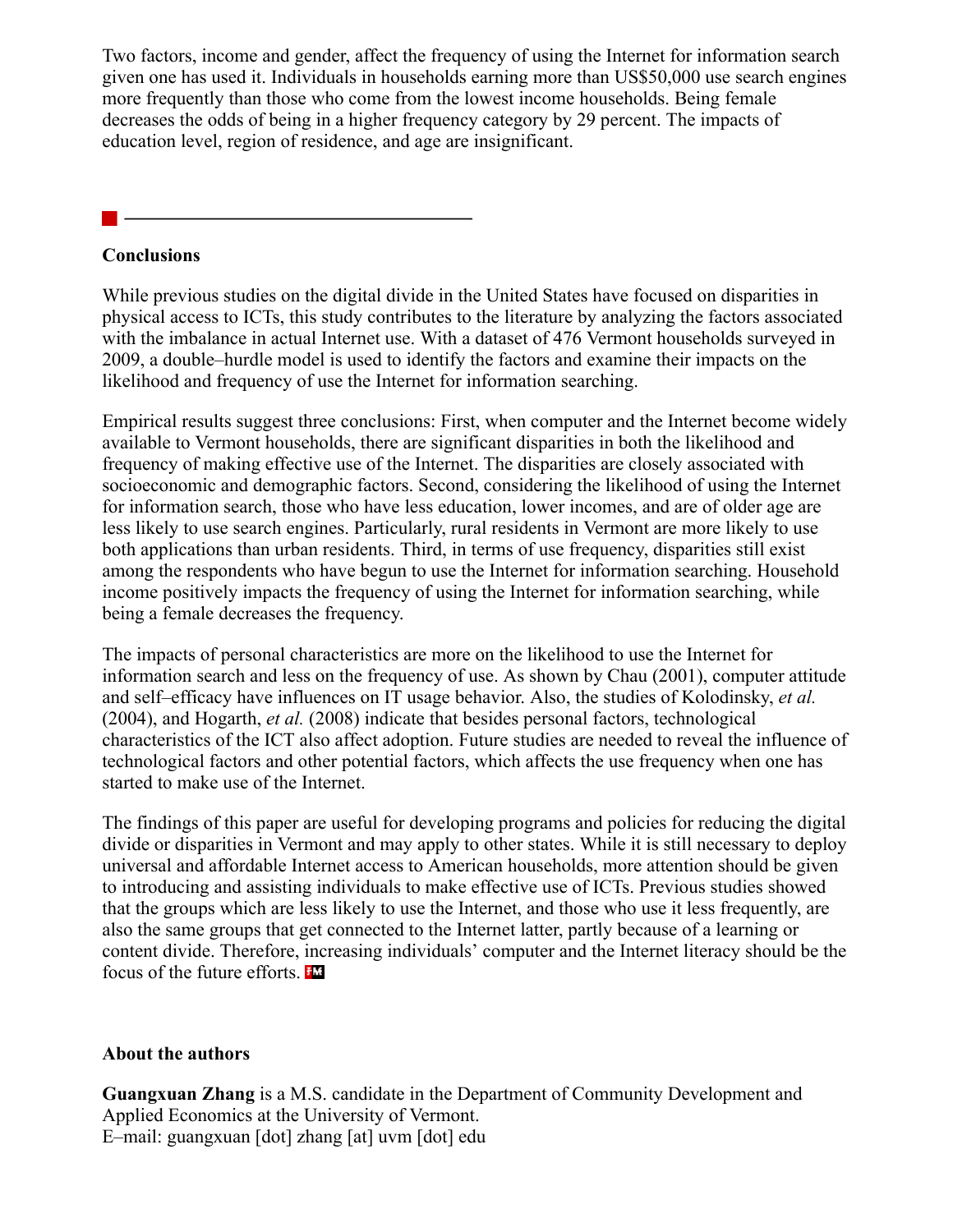**Qingbin Wang** is a Professor in the Department of Community Development and Applied Economics at the University of Vermont. E–mail: qwang [at] uvm [dot] edu

**Jane Kolodinsky** is Professor and Chair of the Department of Community Development and Applied Economics at the University of Vermont. E–mail: jane [dot] kolodinsky [at] uvm [dot] edu

#### **References**

P.D. Allison, 1999. *Logistic regression using SAS: Theory and application*. Cary, N.C.: SAS Institute: 89–91.

D. Bilal, 2001. "Children's use of the Yahooligans! Web search engine: II. Cognitive and physical behaviors on research tasks," *Journal of the American Society for Information Science and Technology*[, volume 52, number 2, pp. 118–136.http://dx.doi.org/10.1002/1097-](http://dx.doi.org/10.1002/1097-4571(2000)9999:9999%3C::AID-ASI1038%3E3.0.CO;2-R) 4571(2000)9999:9999<::AID-ASI1038>3.0.CO;2-R

P.K. Chau, 2001. "Influence of computer attitude and self–efficacy on IT usage behavior," *Journal of Organizational and End User Computing*, volume 13, number 1, pp. 26– 33.<http://dx.doi.org/10.4018/joeuc.2001010103>

P.H. Cheong, 2007. "Gender and perceived Internet efficacy: Examining secondary digital divide issues in Singapore," *Women's Study in Communication*, volume 30, number 2, pp. 205– 228[.http://dx.doi.org/10.1080/07491409.2007.10162513](http://dx.doi.org/10.1080/07491409.2007.10162513)

J.G. Cragg, 1971. "Some statistical models for limited dependent variables with application for durable goods," *Econometrica*, volume 39, number 5, pp. 829– 844[.http://dx.doi.org/10.2307/1909582](http://dx.doi.org/10.2307/1909582)

B.M. Compaine (editor), 2001. *The digital divide: Facing a crisis or creating a myth?* Cambridge, Mass.: MIT Press.

R. Ewing, W. Schroeer, and W. Greene, 2004. "School location and student travel: Analysis of factors affecting mode choice," *Transportation Research Record: Journal of the Transportation Research Board*, number 1895, pp. 55–63, and at

[http://www.icfi.com/Markets/Transportation/doc\\_files/school-location.pdf](http://www.icfi.com/Markets/Transportation/doc_files/school-location.pdf), accessed 1 November 2010.

E. Hargittai, 2002. "Second–level digital divide: Differences in people's online skills," *First Monday*, volume 7, number 4, at

<http://firstmonday.org/htbin/cgiwrap/bin/ojs/index.php/fm/article/view/942/864>, accessed October 2009.

J.M. Hogarth, J. Kolodinsky, and T. Gabor. 2008. "Consumer payment choices: Paper, plastic, or electrons?" *International Journal of Electronic Banking*, volume 1, number 1, pp. 16– 35.<http://dx.doi.org/10.1504/IJEBANK.2008.020437>

J. James, 2008. "Digital divide complacency: Misconceptions and dangers," *Information Society*, volume 24, number 1, pp. 54–61.<http://dx.doi.org/10.1080/01972240701774790>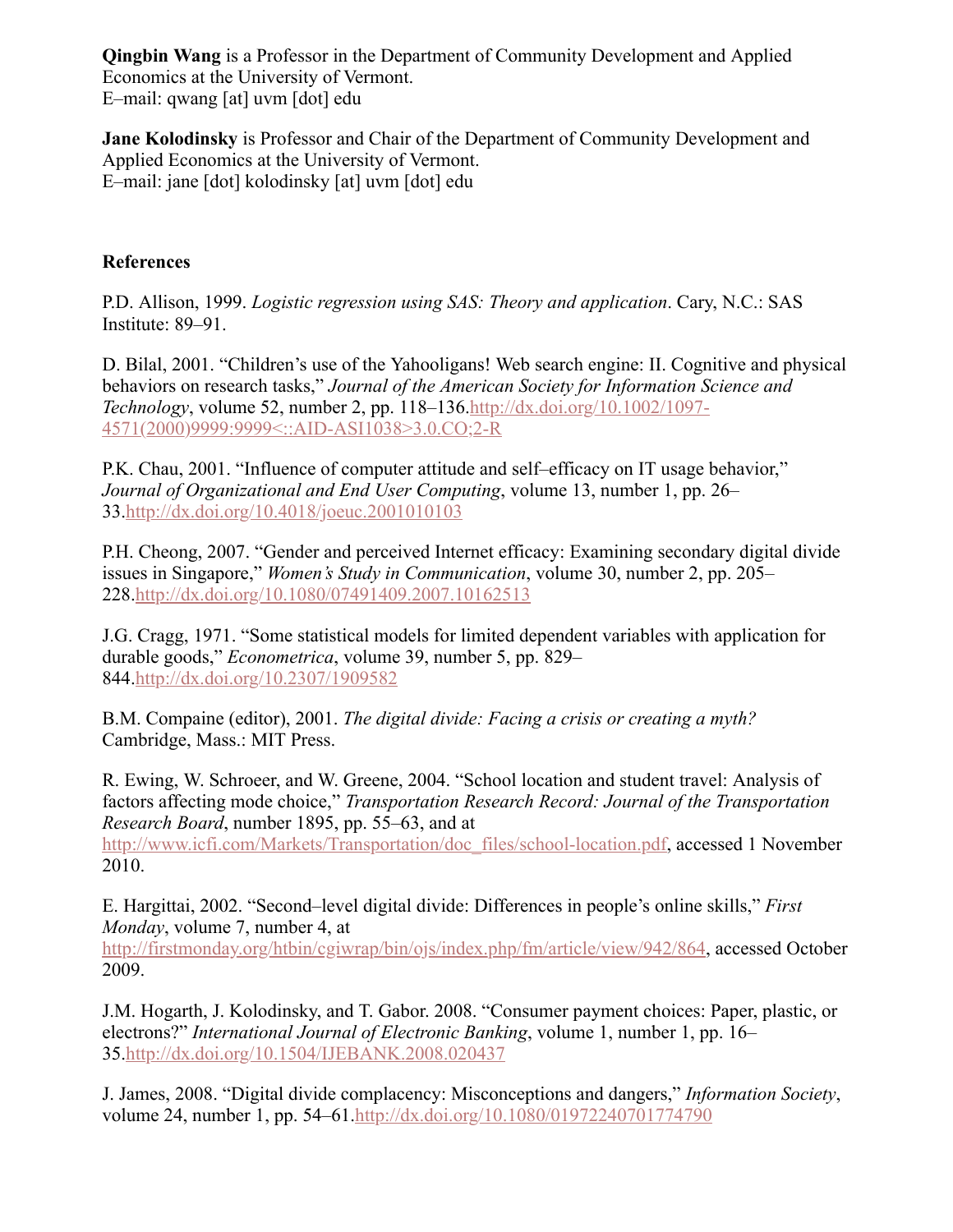B.J. Jansena and A. Spink. 2006. "How are we searching the World Wide Web? A comparison of nine search engine transaction logs," *Information Processing and Management*, volume 42, number 1, pp. 248–263.

A.M. Jones, 1989. "A double–hurdle model of cigarette consumption," *Journal of Applied Econometrics*, volume 4, number 1, pp. 23-39.<http://dx.doi.org/10.1002/jae.3950040103>

J.M. Kolodinsky, J.M. Hogarth, and M.A. Hilgert. 2004. "The adoption of electronic banking technologies by U.S. consumers," *International Journal of Bank Marketing*, volume 22, number 4, pp. 238–259[.http://dx.doi.org/10.1108/02652320410542536](http://dx.doi.org/10.1108/02652320410542536)

O.T. Morey, 2007. "Digital disparities: The persistent digital divide as related to health information access on the Internet," *Journal of Consumer Health on the Internet*, volume 11, number 4, pp. 23-41[.http://dx.doi.org/10.1300/J381v11n04\\_03](http://dx.doi.org/10.1300/J381v11n04_03)

A.A. O'Connell 2006. *Logistic regression models for ordinal response variables*. Thousand Oaks, Calif.: Sage.

H. Ono and M. Zavodny. 2008. "Immigrants, English ability and the digital divide," *Social Forces*, volume 86, number 4, pp. 1,455–1,480.

Organisation for Economic Co–operation and Development (OECD), 2001. *Understanding the digital divide*. Paris: OECD, at [http://www.oecd.org/dataoecd/38/57/1888451.pdf,](http://www.oecd.org/dataoecd/38/57/1888451.pdf) accessed July 2009.

M.G. Quibria, S.N. Ahmed, T. Tschang, and M.–L. Reyes–Macasaquit, 2002. *Digital divide: Determinants and policies with special reference to Asia*. *ERD Working Paper*, number 27. Manila, Philippines: Asian Development Bank, at [http://www.adb.org/Documents/ERD/Working\\_Papers/wp027.pdf](http://www.adb.org/Documents/ERD/Working_Papers/wp027.pdf), accessed 1 November 2010.

L.J. Servon, 2002. *Bridging the digital divide: Technology, community, and public policy*. Malden, Mass.: Blackwell.

Technology Policy Institute, 2009. "Household broadband penetration data," at <http://www.techpolicyinstitute.org/publications/show/23063.html>, accessed April 2009.

J. Teevan, C. Alvarado, M.S. Ackerman, and D.R. Karger. 2004. "The perfect search engine is not enough: A study of orienteering behavior in directed search," *Proceedings of the SIGCHI Conference on Human Factors in Computing Systems (CHI '04)*, pp. 415–422.

T.S.H. Teo, V.K.G. Lim, and R.Y.C. Lai. 1999. "Intrinsic and extrinsic motivation in Internet usage," *Omega*[, volume 27, number 1, pp. 25–37.http://dx.doi.org/10.1016/S0305-](http://dx.doi.org/10.1016/S0305-0483(98)00028-0) 0483(98)00028-0

T. Tsekeris and L. Dimitriou. 2008. "Modeling participation and consumption in the Greek interurban public transportation market," *Journal of Public Transportation*, volume 11, number 2, pp. 85-104.

U.S. Census Bureau, 2000. "Census of population and housing 2000," at <http://www.census.gov/>, accessed January 2010.

U.S. Department of Commerce (USDC), 2000. "Falling through the Net: Toward digital inclusion," at [http://www.ntia.doc.gov/ntiahome/fttn00/contents00.html,](http://www.ntia.doc.gov/ntiahome/fttn00/contents00.html) accessed July 2009.